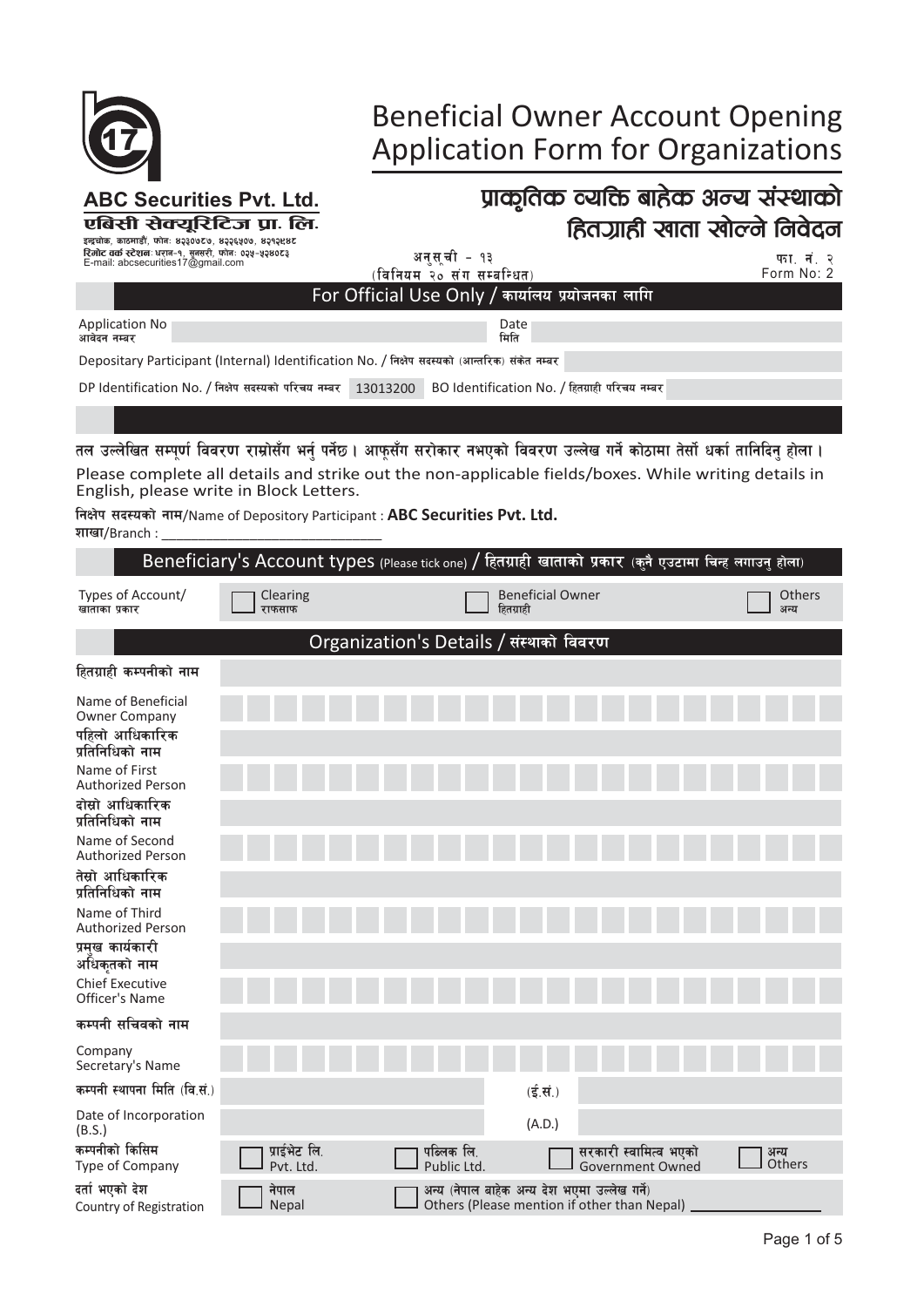### Organization's Other Details / संस्थाको थप विवरण

| दर्ता गर्ने कार्यालय<br><b>Registration Office</b>                                                                        |                                                                             |                           |                                                         |                       |            |          |  |
|---------------------------------------------------------------------------------------------------------------------------|-----------------------------------------------------------------------------|---------------------------|---------------------------------------------------------|-----------------------|------------|----------|--|
| दर्तानं.<br>Registration No.                                                                                              |                                                                             |                           | दर्ता मिति<br><b>Registration Date</b>                  |                       |            |          |  |
| स्थायी लेखा नं./मूल्य अभिवृद्धि कर दर्ता नं.                                                                              |                                                                             |                           |                                                         |                       |            |          |  |
| PAN No./VAT Registration No.<br>सहायक कम्पनी भएमा मुख्य कम्पनीको नाम<br>Name of Main Company incase of Subsidiary Company |                                                                             |                           |                                                         |                       |            |          |  |
| मुख्य कम्पनीको ठेगाना<br>Address of Main Company                                                                          |                                                                             |                           |                                                         |                       |            |          |  |
| व्यवसायको किसिम<br><b>Nature of Business</b>                                                                              |                                                                             |                           | कार्य क्षेत्र                                           |                       |            |          |  |
| धितोपत्र बजारमा सुचिकरण भए नभएको                                                                                          |                                                                             |                           | Area of Work<br>सुचिकरण मिति                            |                       |            |          |  |
| Listed at Stock Exchange or Not<br>नेपाल राष्ट्र बैंकमा दर्ता भएको भए दर्ता नं.                                           |                                                                             |                           | <b>Listing Date</b><br>नेपाल राष्ट्र बैंकको दर्ता मिति  |                       |            |          |  |
| NRB Registration No.                                                                                                      |                                                                             |                           | <b>NRB Registration Date</b>                            |                       |            |          |  |
|                                                                                                                           |                                                                             |                           | Current Address of Organization / संस्थाको हालको ठेगाना |                       |            |          |  |
| देश                                                                                                                       | प्रदेश                                                                      | जिल्ला                    | गा.पा. ∕ न.पा. ∕<br>उ.म.न.पा. ∕ म…न.पा.                 |                       |            | वडा नं.  |  |
| Country                                                                                                                   | Province                                                                    | District                  | R.Mun/Mun<br>Sub Met/Met.                               |                       |            | Ward No. |  |
| टोल                                                                                                                       |                                                                             | ब्लक नं.                  | फोन नं.                                                 |                       | फयाक्स नं. |          |  |
| Tole                                                                                                                      |                                                                             | Block No.                 | Tel. No.                                                |                       | Fax No.    |          |  |
| ईमेल⁄Email ID                                                                                                             |                                                                             |                           |                                                         |                       |            |          |  |
| वेब साईट⁄Website                                                                                                          |                                                                             |                           |                                                         |                       |            |          |  |
| नजिकको ल्यान्डमार्क<br><b>Nearest Landmark</b>                                                                            |                                                                             |                           |                                                         |                       |            |          |  |
|                                                                                                                           | Company's Registered Address / संस्थाको दर्ता हुँदाको ठेगाना                |                           |                                                         |                       |            |          |  |
| देश                                                                                                                       | प्रदेश                                                                      | जिल्ला                    | गा.पा. ∕ न.पा. ∕<br>उ.म.न.पा. / मन.पा.                  |                       |            | वडा नं.  |  |
| Country                                                                                                                   | Province                                                                    | <b>District</b>           | R.Mun/Mun<br>Sub Met/Met.                               |                       |            | Ward No. |  |
| टोल                                                                                                                       |                                                                             | ब्लक नं.                  | फोन नं.                                                 |                       | फयाक्स नं. |          |  |
| Tole                                                                                                                      |                                                                             | Block No.                 | Tel. No.                                                |                       | Fax No.    |          |  |
| इंमेल / Email ID                                                                                                          |                                                                             |                           |                                                         |                       |            |          |  |
| वेब साईट⁄Website                                                                                                          |                                                                             |                           |                                                         |                       |            |          |  |
|                                                                                                                           |                                                                             |                           | Details of Clearing Member / राफसाफ सदस्यको विवरण       |                       |            |          |  |
| धितोपत्र बजारको नाम :                                                                                                     |                                                                             |                           |                                                         |                       |            |          |  |
| Name of Securities<br>Market:                                                                                             |                                                                             |                           |                                                         |                       |            |          |  |
| दलाल परिचय नं. :<br>Broker No.:                                                                                           |                                                                             |                           |                                                         |                       |            |          |  |
|                                                                                                                           | Bank Account Details of Company or Institution / कम्पनीको बैंक खाताको विवरण |                           |                                                         |                       |            |          |  |
| बैंक खाताको किसिम<br>Type of Bank Account                                                                                 | बचत खाता<br>Saving A/c                                                      | चल्ती खाता<br>Current A/c |                                                         |                       |            |          |  |
| बैंक खाता नं.<br>Bank A/c No.                                                                                             |                                                                             |                           |                                                         |                       |            |          |  |
| बैंक खाता भएको बैंकको नाम<br>Name of Bank                                                                                 |                                                                             |                           |                                                         | शाखा<br><b>Branch</b> |            |          |  |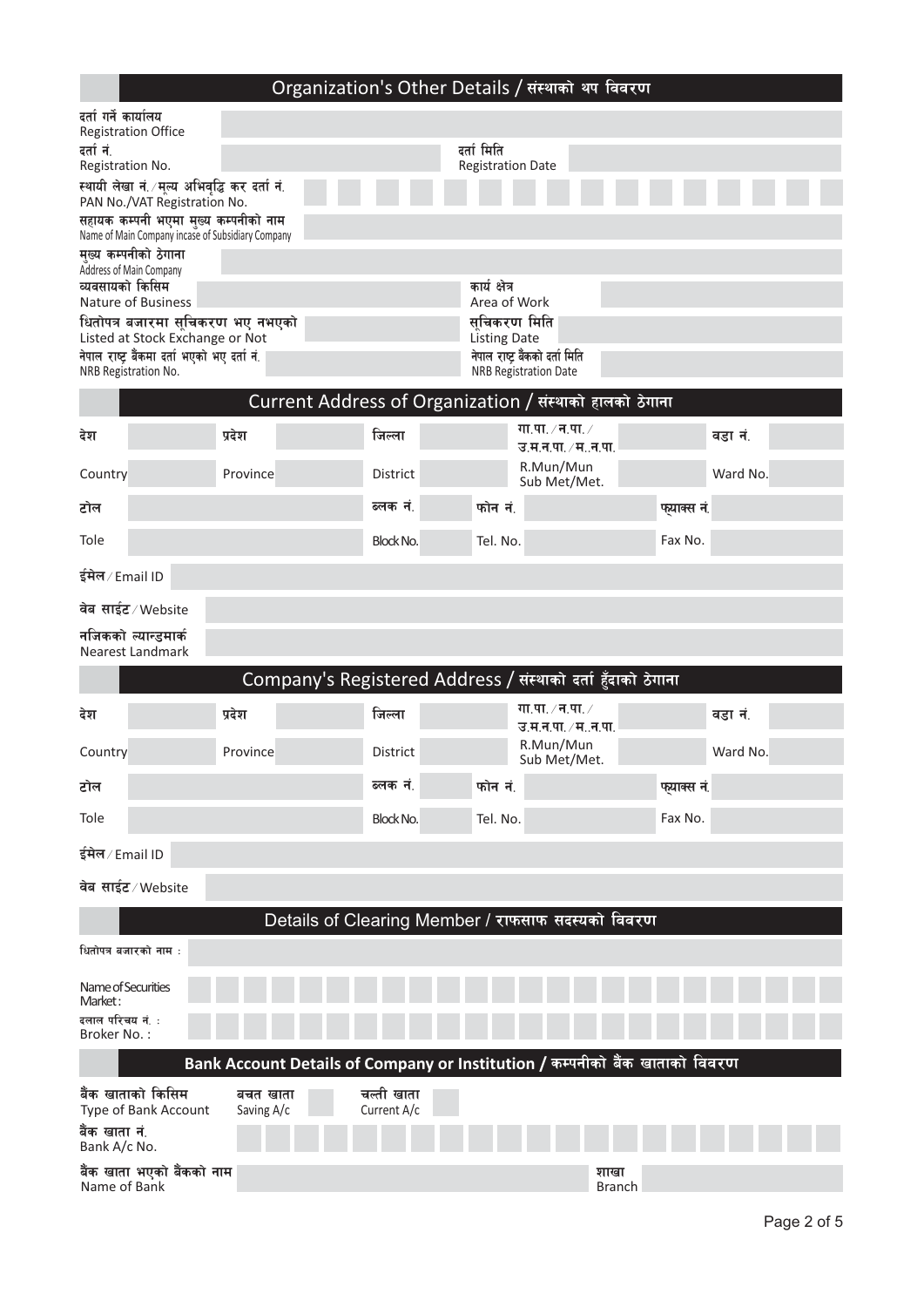## ्<br>सञ्चालक, कार्यकारी प्रमुख को विवरण (Details of Directors/CEO)

|                                     | कार्यकारी प्रमुख<br>Chief Executive | सञ्चालक<br>Director | सञ्चालक<br>Director |
|-------------------------------------|-------------------------------------|---------------------|---------------------|
| नाम ⁄ थर<br>Name/Surname            |                                     |                     |                     |
| पद<br>Designation                   |                                     |                     |                     |
| पति ∕ पत्नीको  नाम<br>Spouse's Name |                                     |                     |                     |
| बाबुको नाम<br>Father's Name         |                                     |                     |                     |
| बाजेको नाम<br>Grand Father's Name   |                                     |                     |                     |
| स्थायी ठेगाना<br>Permanent Address  |                                     |                     |                     |
| हालको ठेगाना<br>Current Address     |                                     |                     |                     |
| टेलिफोन नं<br>Telephone No.         |                                     |                     |                     |
| मोबाईल नं<br>Mobile No.             |                                     |                     |                     |
| ईमेल<br>E-mail ID                   |                                     |                     |                     |
| पान नं.<br>PAN No.                  |                                     |                     |                     |
|                                     |                                     |                     |                     |
|                                     | सञ्चालक                             | सञ्चालक             | सञ्चालक             |
| नाम ⁄ थर<br>Name/Surname            | Director                            | Director            | Director            |
| पद<br>Designation                   |                                     |                     |                     |
| पति ∕ पत्नीको  नाम<br>Spouse's Name |                                     |                     |                     |
| बाबुको नाम<br>Father's Name         |                                     |                     |                     |
| बाजेको नाम<br>Grand Father's Name   |                                     |                     |                     |
| स्थायी ठेगाना<br>Permanent Address  |                                     |                     |                     |
| हालको ठेगाना<br>Current Address     |                                     |                     |                     |
| टेलिफोन नं<br>Telephone No.         |                                     |                     |                     |
| मोबाईल नं<br>Mobile No.             |                                     |                     |                     |
| ईमेल<br>E-mail ID                   |                                     |                     |                     |

संचालकहरुको संख्या बढी भएमा माथिकै ढाँचामा थप पानामा भरि दिनुपर्नेछ।<br>If there are more Directors, then please use the above format and provide details in another sheet.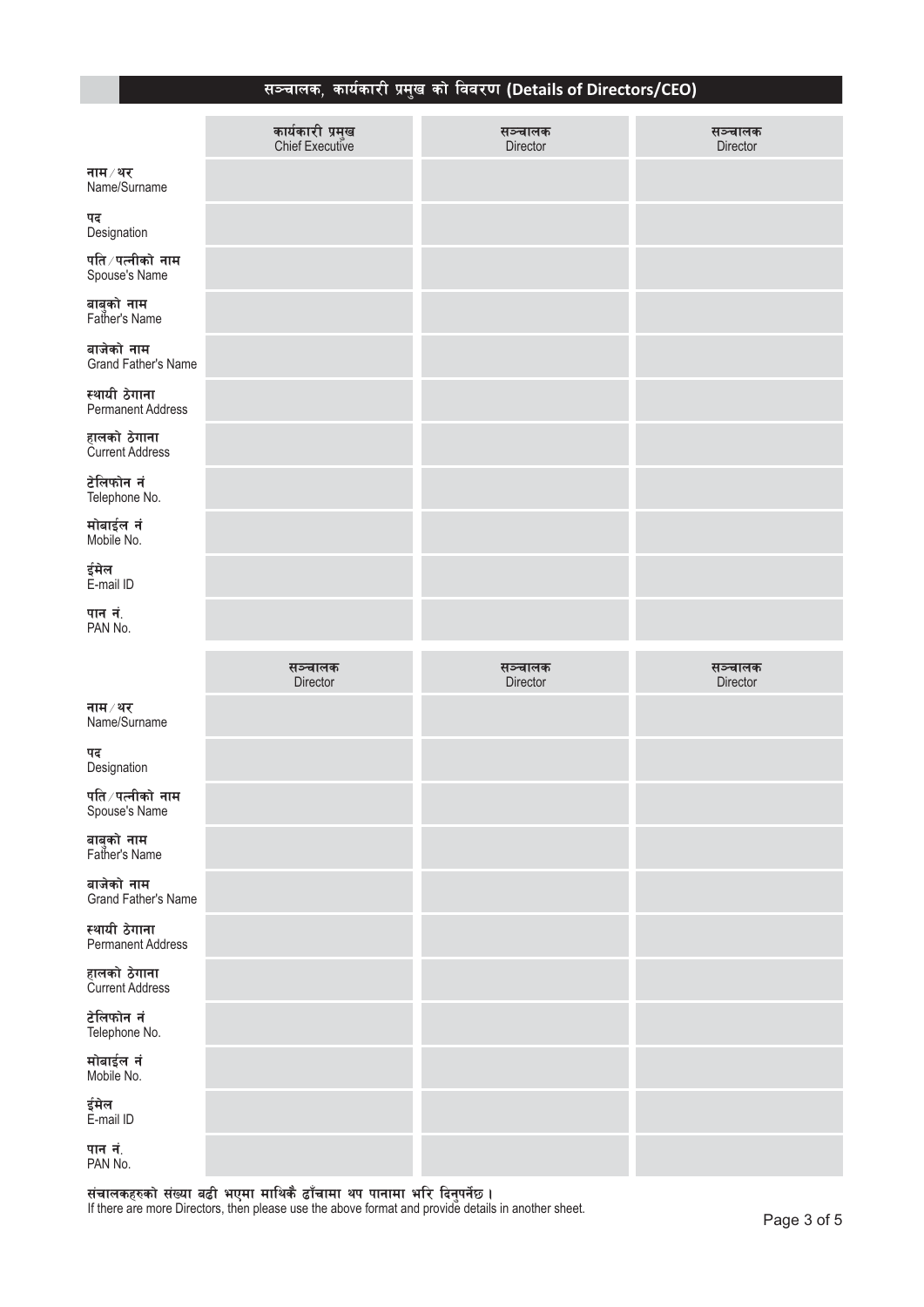|                                           | Details of Branches / शाखा ∕ कार्यालयको विवरण |                        |                          |  |  |  |  |  |  |
|-------------------------------------------|-----------------------------------------------|------------------------|--------------------------|--|--|--|--|--|--|
|                                           | शाखा - १<br>Branch - 1                        | शाखा - २<br>Branch - 2 | शाखा - ३<br>Branch - $3$ |  |  |  |  |  |  |
| क्षेत्र<br>Area                           |                                               |                        |                          |  |  |  |  |  |  |
| मुख्य शाखा∕कार्यालय<br>Main Branch/Office |                                               |                        |                          |  |  |  |  |  |  |
| ठेगाना<br>Address                         |                                               |                        |                          |  |  |  |  |  |  |
| टेलिफोन नं<br>Telephone No.               |                                               |                        |                          |  |  |  |  |  |  |
| मोबाईल नं.<br>Mobile No.                  |                                               |                        |                          |  |  |  |  |  |  |
| सम्पर्क व्यक्ति<br><b>Contact Person</b>  |                                               |                        |                          |  |  |  |  |  |  |

(तीनवटाभन्दा बढी भएका छुट्टै विवरण पेश गर्न सकिनेछ / Separate details can be submitted in case of more than three.)

| <b>Site MAP</b>                                        |                                                   |                                                                  |                                                    |  |  |  |  |
|--------------------------------------------------------|---------------------------------------------------|------------------------------------------------------------------|----------------------------------------------------|--|--|--|--|
| कार्यालय रहेको<br>स्थानको नक्शा<br><b>Location Map</b> |                                                   |                                                                  | ÎΝ                                                 |  |  |  |  |
|                                                        |                                                   |                                                                  |                                                    |  |  |  |  |
|                                                        |                                                   | Details of Authorized Account Operators / खाता संचालकहरुको विवरण |                                                    |  |  |  |  |
|                                                        | पहिलो आधिकारिक व्यक्ति<br>First Authorized Person | दोस्रो आधिकारिक व्यक्ति<br>Second Authorized Person              | तेस्रो आधिकारिक व्यक्ति<br>Third Authorized Person |  |  |  |  |
| नाम<br>Name                                            |                                                   |                                                                  |                                                    |  |  |  |  |
| पद<br>Designation                                      |                                                   |                                                                  |                                                    |  |  |  |  |
| हस्ताक्षर<br>Signature                                 |                                                   |                                                                  |                                                    |  |  |  |  |
| फोटो (पासपोर्ट साइज)<br>Photo (Passport Size)          |                                                   |                                                                  |                                                    |  |  |  |  |